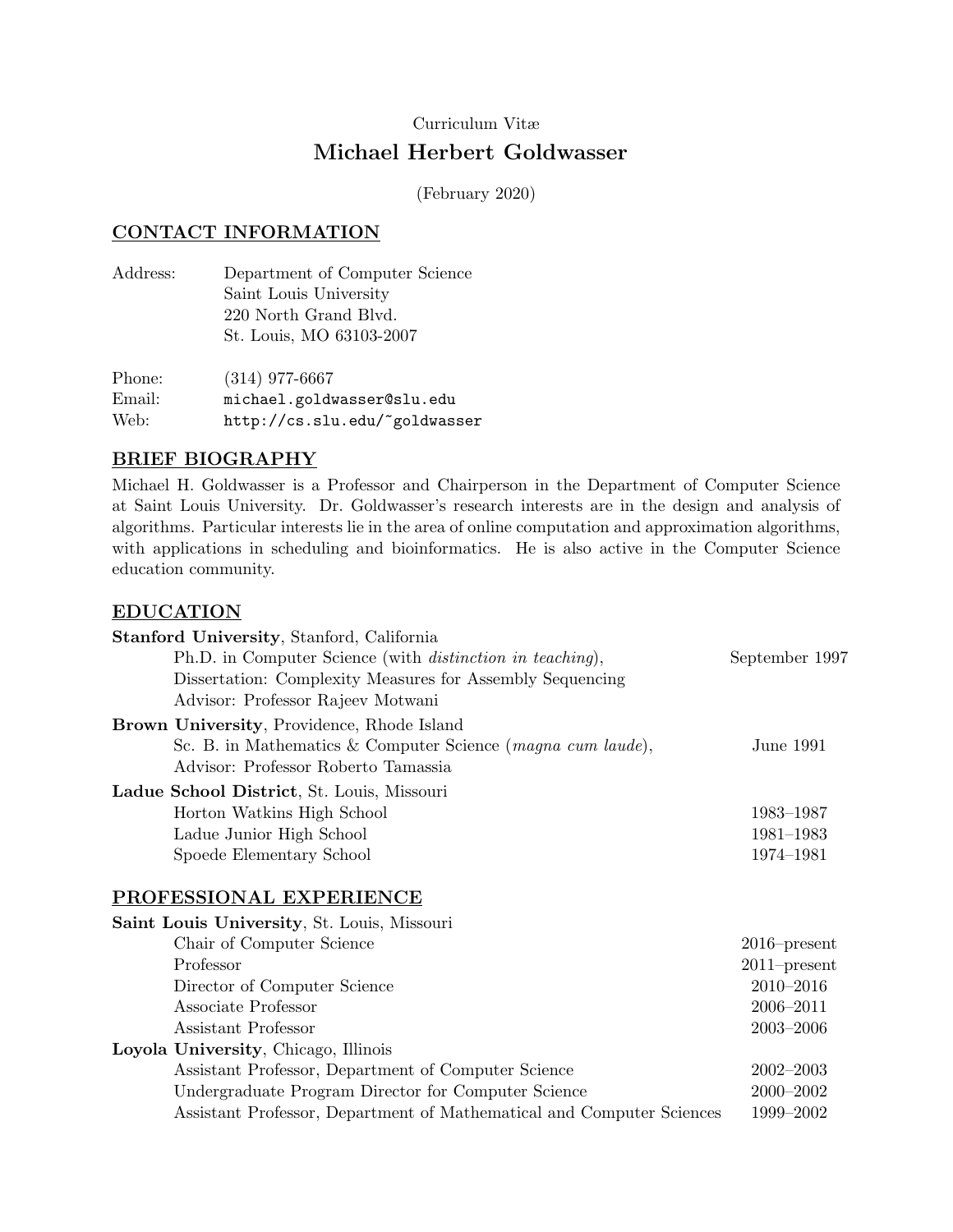| Colorado College, Colorado Springs, Colorado                                                                                                                                                                  |             |
|---------------------------------------------------------------------------------------------------------------------------------------------------------------------------------------------------------------|-------------|
| Visiting Assistant Professor, Division of Natural Science                                                                                                                                                     | summer 2002 |
| <b>Princeton University, Princeton, New Jersey</b>                                                                                                                                                            |             |
| Department of Computer Science, Lecturer                                                                                                                                                                      | 1997-1999   |
| <b>DIMACS</b> , Center for Discrete Math. and Theoretical Computer Science                                                                                                                                    |             |
| Postdoctoral Fellow                                                                                                                                                                                           | 1997-1999   |
| <b>Stanford University, Stanford, California</b>                                                                                                                                                              |             |
| Department of Computer Science, Teaching Fellow                                                                                                                                                               | 1997        |
| Department of Computer Science, Teaching and Research Assistant                                                                                                                                               | 1992–1997   |
| Brown University, Providence, Rhode Island                                                                                                                                                                    |             |
| Department of Computer Science, Teaching Assistant                                                                                                                                                            | 1988-1991   |
| Consulting and Internships                                                                                                                                                                                    |             |
| IBM Almaden Research Center (1996), Digital System Research Center<br>(1992), Sun Microsystems (1991), Microsoft Corporation (1990),<br>Central Institute for the Deaf at Washington University (1988, 1989). |             |
|                                                                                                                                                                                                               |             |

## AWARDS AND HONORS

| • James H. Korn Scholarship of Teaching and Learning Award, (Saint Louis Univ.) | 2008      |
|---------------------------------------------------------------------------------|-----------|
| • DIMACS Postdoctoral Fellowship                                                | 1997-1999 |
| • Graduated with <i>Distinction in Teaching</i> (Stanford University)           | 1997      |
| • Co-winner of Best Paper Award in AI/Feature-Based Design and Manufacturing,   | 1995      |
| ASME International Computers in Engineering Conference                          |           |
| • Graduated <i>magna cum laude</i> (Brown University)                           | 1991      |
| Departmental Undergraduate Prize for Excellence in Computer Science             |           |

## MAJOR ADMINISTRATIVE ACCOMPLISHMENTS

- Advocated for and oversaw the creation of an independent Department of Computer Science, launched in July 2016 (previously within the former Department of Mathematics and Computer Science).
- Oversaw proposal and launch of new academic programs:
	- MS in Bioinformatics and Computational Biology (jointly with biology, chemistry, math/stat). Board of Trustees approval in January 2014, effective August 2015.
	- MS in Computer Science and MS in Software Engineering. Board of Trustees approval in April 2017, effective August 2018.
	- BS in Data Science (jointly with math/stat). Board of Trustees approval in April 2018, effective August 2019.
	- MS in Artificial Intelligence. Board of Trustees approval in February 2020, effective August 2020.
- Oversaw growth of the CS program (as Director/Chair), evidenced by the following metrics:
	- Student credit hours taught rising from 1233 in AY10-11 to 2944 in AY19-20.
	- Undergraduate CS majors rising from primary headcount of 41 students in Fall 2010 to 125 students in Fall 2019.
	- Number of faculty rising from 6.5 FTE in Fall 2010 to 13 FTE as of Fall 2020.
	- Research expenditures rising from \$139K in FY2015 to \$416K in FY2019.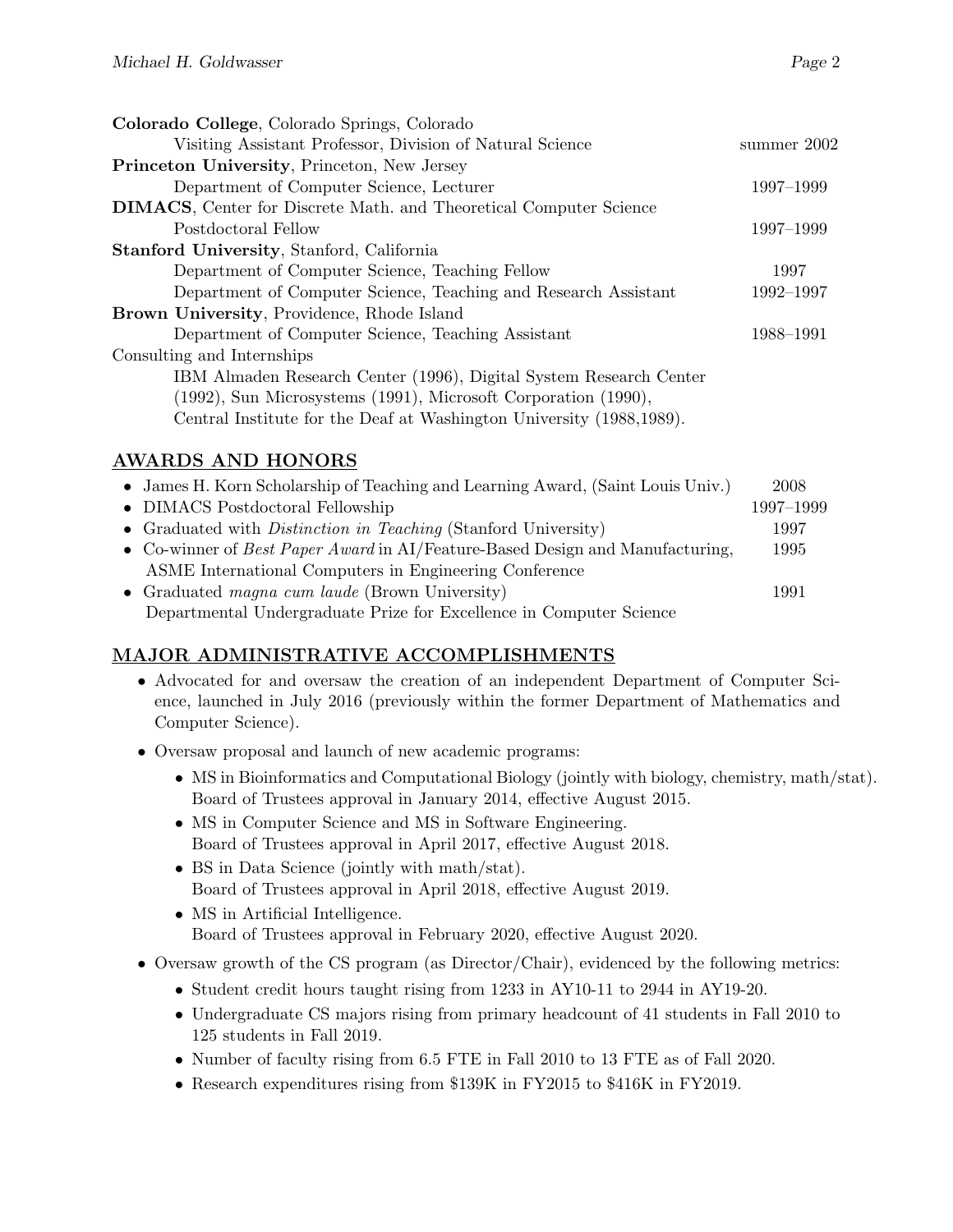### FUNDING

#### EXTERNAL

- "Bioinformatics Training with Industry Support and Engagement." 2016–2021 \$649,681, National Science Foundation award DUE-1564894 from the S-STEM program. Michael H. Goldwasser (PI), Tae-Hyuk Ahn, Gerardo Camilo, Jack Kennell, David Letscher (coPIs).
- "Silicon Mechanics Research Cluster Grant," 2012 HPC equipment valued at \$77,250, Silicon Mechanics Gerardo Camilo, James Ginther, Michael Goldwasser, Justin Goodson, Charles Kirkpatrick, Michael Lewis, Mark McQuilling, Brent Znosko, Keith Hacke.
- "Maximizing Resource Utilization through Admission Control," Aug. 2002–Aug. 2006 \$199,602, National Science Foundation awards CCR-0208987, CCR-0417368 from the CISE Theory of Computing Program, Michael H. Goldwasser (PI)
- "The Effect of Slack on Competitiveness for Admission Control," 2001 \$6,000, Loyola University Summer Stipend award.

### INTERNAL

- "Big Idea Planning Grant: Artificial Intelligence at SLU." 2019–2020 \$20,000, SLU Research Institute. Mamoun Benmamoun, Flavio Esposito, Michael H. Goldwasser, Srikanth Gururajan, Steven Smart (Investigators).
- "Studying the Relationship Between Stress and Alcohol Use Among College Students with the Collection of Real-time Data." 2018–2019 \$42,737, SLU Presidential Research Fund Enbal Shacham (PI), Michael H. Goldwasser, Tony Buchanan (coPIs).

## PUBLICATIONS

### BOOKS

- [1] Michael T. Goodrich, Roberto Tamassia, and Michael H. Goldwasser. Data Structures & Algorithms in Java (Sixth Edition). Wiley, 2014. ISBN: 978-1-118-77133-4. 736 pages.
- [2] Michael T. Goodrich, Roberto Tamassia, and Michael H. Goldwasser. Data Structures  $\mathcal{C}$ Algorithms in Python. Wiley, 2013. ISBN: 978-1-118-29027-9. 768 pages.
- [3] Michael H. Goldwasser and David Letscher. Object-Oriented Programming in Python. Prentice Hall, 2008. ISBN: 978-0-13-615031-2. 700 pages.

### EDITED BOOKS

[4] Michael H. Goldwasser, David S. Johnson, and Catherine C. McGeoch (Eds). Data Structures, Near Neighbor Searches, and Methodology: Fifth and Sixth DIMACS Implementation Challenges. Volume 59 of AMS-DIMACS book series, Dec. 2002.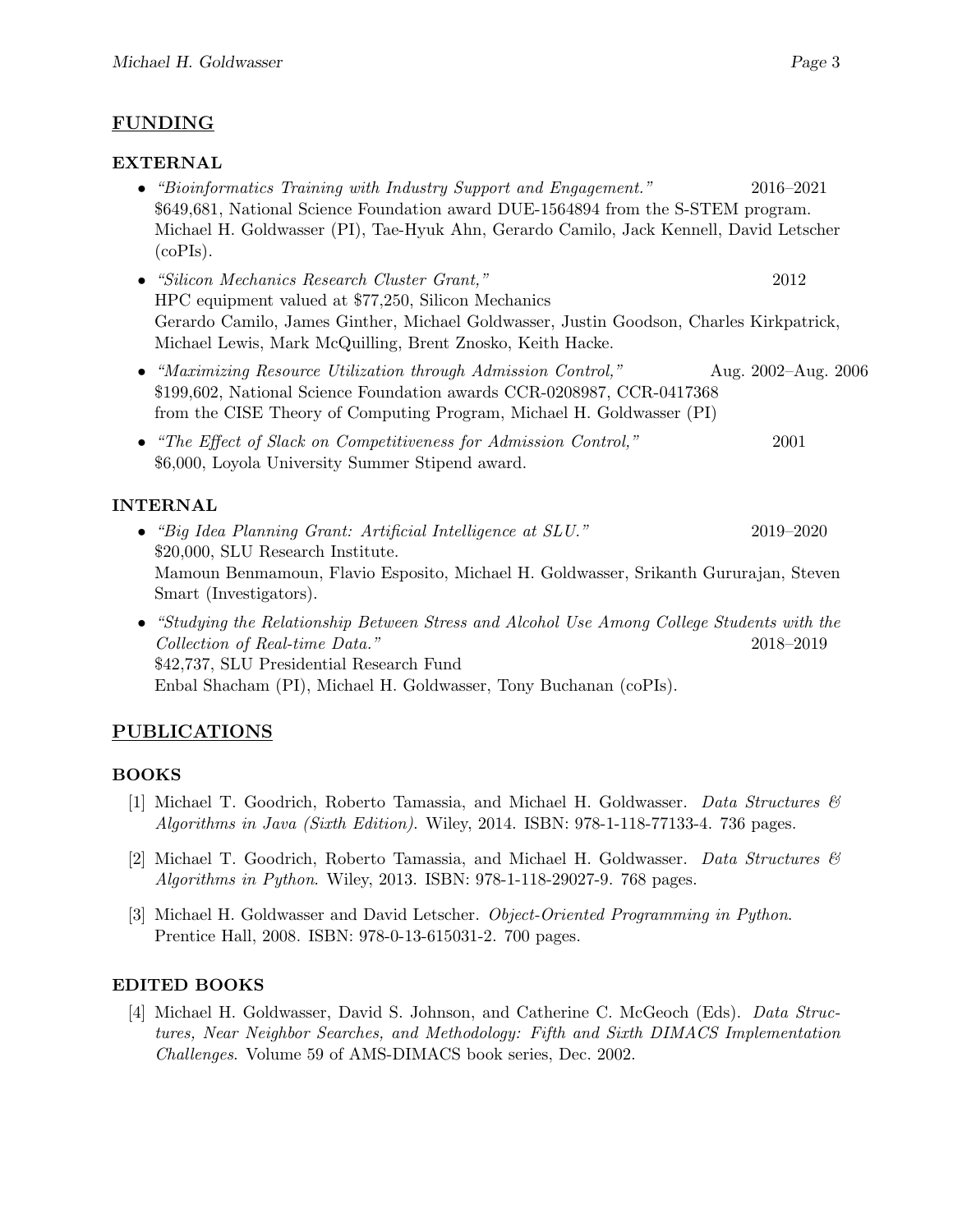#### JOURNAL ARTICLES (in print)

- [5] Michael H. Goldwasser and Mark Pedigo. "Online, Nonpreemptive Scheduling of Equal-Length Jobs on Two Identical Machines." ACM Transactions on Algorithms, 5(1), 2:1–2:18, Nov. 2008.
- [6] Michael H. Goldwasser and Arundhati Bagchi Misra. "A Simpler Competitive Analysis for Scheduling Equal-length Jobs on One Machine with Restarts." Information Processing Letters, 107(6):240–245, Aug. 2008.
- [7] Gagan Aggarwal, Qi Cheng, Michael H. Goldwasser, Ming-Yang Kao, Pablo Moisset de Espanes, and Robert T. Schweller. "Complexities for Generalized Models of Self-assembly." SIAM Journal of Computing, 34(6):1493–1515, Dec. 2005.
- [8] Xin He and Michael H. Goldwasser. "Identifying Conserved Gene Clusters in the Presence of Homology Families." Journal of Computational Biology, 12(6):638–656, Jul. 2005.
- [9] Michael H. Goldwasser, Ming-Yang Kao, and Hsueh-I Lu. "Linear-Time Algorithms for Computing Maximum-Density Sequence Segments with Bioinformatics Applications." Journal of Computer and System Sciences, 70(2):128–144, Mar. 2005.
- [10] Michael H. Goldwasser and Boris Kerbikov. "Admission Control with Immediate Notification." Journal of Scheduling, 6(3):269–285, May/Jun. 2003.
- [11] Michael H. Goldwasser. "Patience is a Virtue: The Effect of Slack on Competitiveness for Admission Control." Journal of Scheduling, 6(2):183–211, May/Jun. 2003.
- [12] Michael H. Goldwasser and Rajeev Motwani. "Complexity Measures for Assembly Sequences." International Journal of Computational Geometry and Applications, 9(4–5):371–417, Aug/Oct. 1999.

#### CONFERENCE AND WORKSHOP PROCEEDINGS (peer reviewed)

- [13] David P. Bunde and Michael H. Goldwasser. "Dispatching Equal-length Jobs to Parallel Machines to Maximize Throughput." Proceedings of the Twelfth Scandinavian Symposium and Workshop on Algorithm Theory (SWAT 2010), Bergen, Norway, Volume 6139 of Lecture Notes in Computer Science (Springer-Verlag), Jun. 2010, pp. 346–358.
- [14] Michael H. Goldwasser and David Letscher. "A Graphics Package for the First Day and Beyond." Proceedings of the 40th Annual SIGCSE Technical Symposium on Computer Science Education (SIGCSE 2009), Chattanooga, Tennessee, Mar 2009, pp. 206–210.
- [15] Michael H. Goldwasser and David Letscher. "Teaching an Object-Oriented CS1 with Python." Proceedings of the 13th Annual Conference on Innovation and Technology in Computer Science (ITiCSE 2008), Madrid, Spain, Jun. 30– Jul. 2, 2008, pp. 42–46.
- [16] Michael H. Goldwasser and David Letscher. "Teaching Strategies for Reinforcing Structural Recursion with Lists." Companion to the 22nd Annual ACM SIGPLAN Conference on Object-Oriented Programming, Systems, Languages, and Applications (OOPSLA Educators' Symposium), Montreal, Quebec, Canada, 2007, pp. 889–896.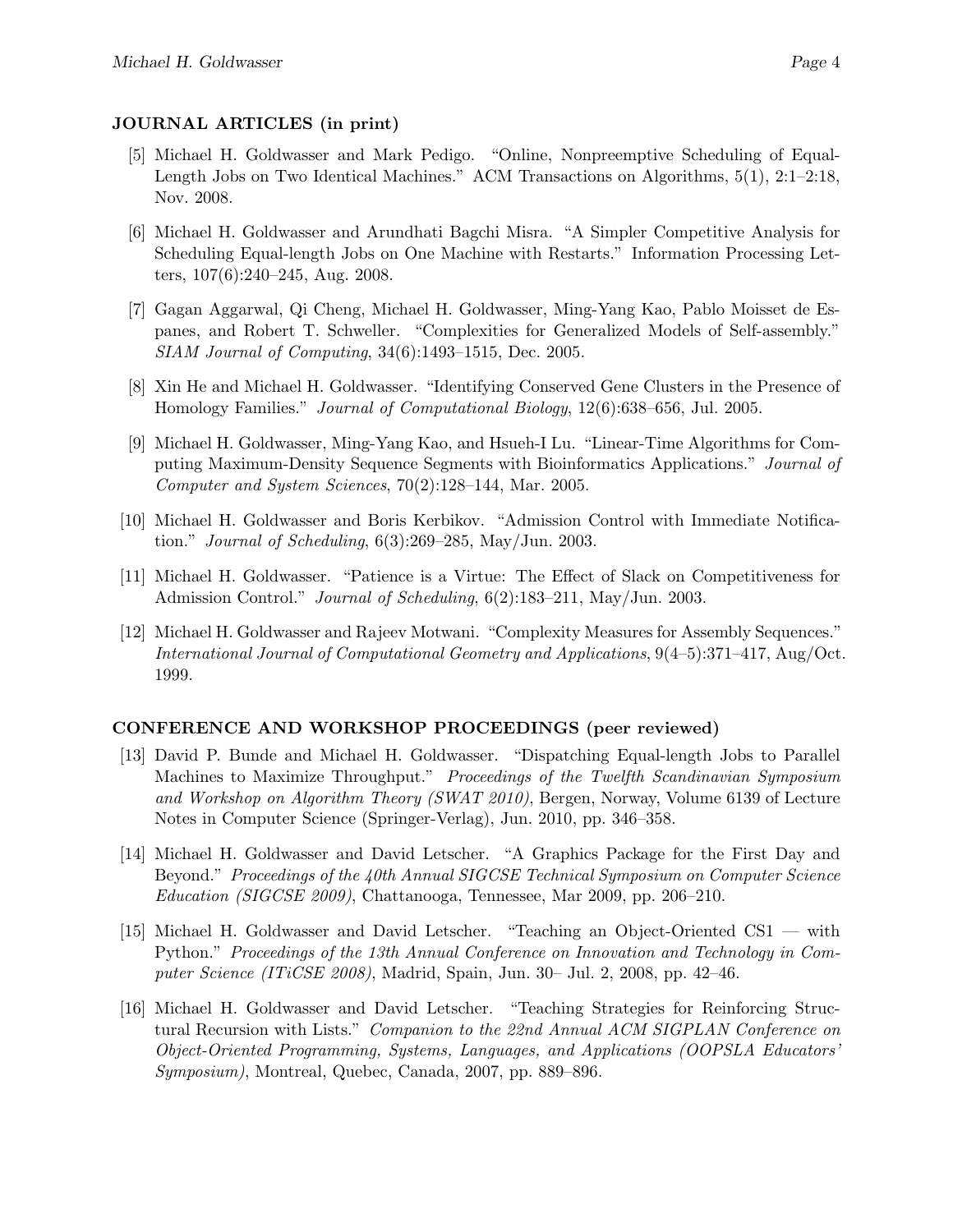- [17] Michael H. Goldwasser and David Letscher. "Introducing Network Programming into a CS1 Course." Proceedings of the 12th Annual Conference on Innovation and Technology in Computer Science (ITiCSE 2007), Dundee, Scotland, UK, Jun. 25–27, 2007, pp. 19–22.
- [18] Michael H. Goldwasser and Mark Pedigo. "Online, Non-preemptive Scheduling of Equal-Length Jobs on Two Identical Machines." Proceedings of the Tenth Scandinavian Workshop on Algorithm Theory (SWAT 2006), Riga, Latvia, Volume 4059 of Lecture Notes in Computer Science (Springer-Verlag), Jul. 2006, pp. 113–123. A journal version of this paper appears in ACM Transactions on Algorithms [5].
- [19] Michael H. Goldwasser and David Letscher. "Providing Students Universal Access to a Centralized, Graphical Computing Environment." Proceedings of the Tenth Annual Conference on Innovation and Technology in Computer Science (ITiCSE 2005), Monte da Caparica, Portugal, Jun. 27–29, 2005, pp. 79–83.
- [20] Xin He and Michael H. Goldwasser. "Identifying Conserved Gene Clusters in the Presence of Orthologous Groups." Proceedings of the Eighth Annual International Conference on Research in Computational Molecular Biology (RECOMB 2004), San Diego, California, Mar. 2004, pp. 272–280. A revised version of this paper appears in Journal of Computational Biology [8].
- [21] Gagan Aggarwal, Michael H. Goldwasser, Ming-Yang Kao, and Robert T. Schweller. "Complexities for Generalized Models of Self-Assembly." Proceedings of the 15th Annual ACM-SIAM Symposium on Discrete Algorithms (SODA 2004), New Orleans, Louisiana, Jan. 2004, pp. 880–889. A revised version of this paper appears in SIAM J. Computing. [7].
- [22] Michael H. Goldwasser, Ming-Yang Kao, and Hsueh-I Lu. "Fast Algorithms for Finding Maximum-Density Segments of a Sequence with Applications to Bioinformatics." Proceedings of the Second Workshop on Algorithms in Bioinformatics (WABI 2002), volume 2452 of Lecture Notes in Computer Science (Springer-Verlag), 2002, pp. 157–171. An improved version of this result appears in Journal of Computer and System Sciences [9].
- [23] Michael H. Goldwasser. "A Gimmick to Integrate Software Testing Throughout the Curriculum." Proceedings of the 33rd Annual SIGCSE Technical Symposium on Computer Science  $Education$  (SIGCSE 2002), Covington, Kentucky, Feb. 27–Mar. 3, 2002, pp. 271–275.
- [24] Adam L. Buchsbaum, Michael H. Goldwasser, Suresh Venkatasubramanian, and Jeffery R. Westbrook. "On External Memory Graph Traversal." Proceedings of the 11th Annual ACM-SIAM Symposium on Discrete Algorithms (SODA 2000), San Francisco, California, Jan. 2000, pp. 859–860.
- [25] Michael H. Goldwasser. "Patience is a Virtue: The Effect of Slack on Competitiveness for Admission Control." *Proceedings of the Tenth Annual ACM-SIAM Symposium on Discrete* Algorithms (SODA 1999), Baltimore, Maryland, Jan. 1999, pp. 396–405. A journal version of this paper appears in the Journal of Scheduling [11].
- [26] Michael H. Goldwasser and Rajeev Motwani. "Intractability of Assembly Sequencing: Unit Disks in the Plane." Proceedings of the Fifth Annual Workshop on Algorithms and Data Structures (WADS 1997), volume 1272 of Lecture Notes in Computer Science (Springer-Verlag), 1997, pp. 307–320. This result was later incorporated into a journal article [12].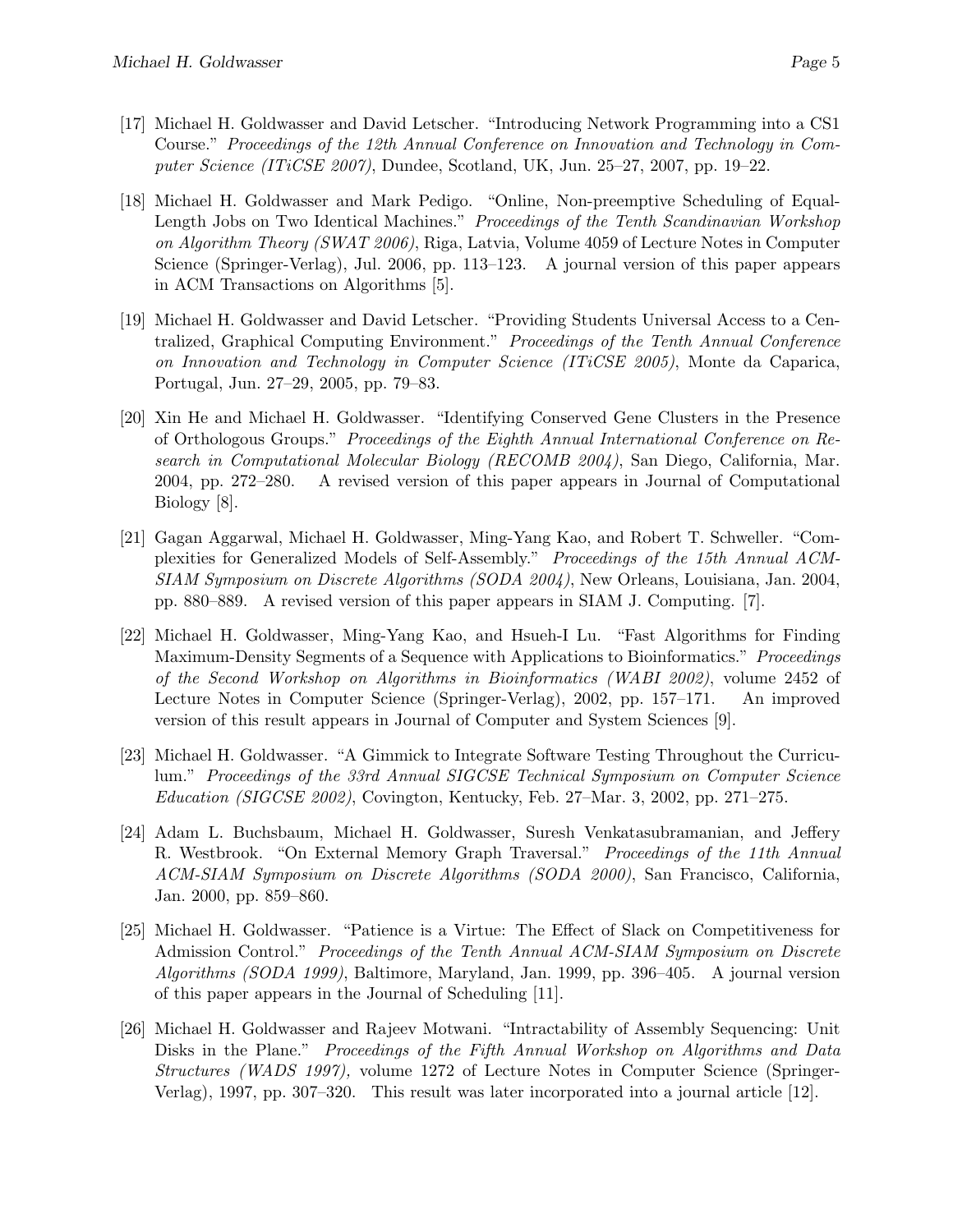- [27] Michael H. Goldwasser, Jean-Claude Latombe, and Rajeev Motwani. "Complexity Measures for Assembly Sequences." Proceedings of the 12th IEEE International Conference on Robotics and Automation (ICRA 1996), Minneapolis, Minnesota, Apr. 1996, pp. 1581–1587. This result was later incorporated into a journal article [12].
- [28] Bruce Romney, Cyprien Godard, Michael Goldwasser, and G. Ramkumar. "An Efficient System for Geometric Assembly Sequence Generation and Evaluation." Proceedings of the 15th ASME International Computers in Engineering Conference (CIE 1995), Boston, Massachusetts, Sep. 1995, pp. 699–712.

#### COMMUNICATIONS, DEMONSTRATIONS, POSTERS, etc. (peer reviewed)

- [29] Michael H. Goldwasser and David Letscher. Demonstration: "A Python Graphics Package for the First Day and Beyond." Proceedings of the 13th Annual Conference on Innovation and Technology in Computer Science (ITiCSE 2008), Madrid, Spain, Jun. 30–Jul. 2, 2008, p. 326.
- [30] Michael H. Goldwasser and David Letscher. Tutorial: "Teaching Object-Oriented Programming in Python" Proceedings of the 12th Annual Conference on Innovation and Technology in Computer Science (ITiCSE 2007), Dundee, Scotland, UK, Jun. 25–27, 2007, pp. 365–366.
- [31] Michael H. Goldwasser and David Letscher. Tutorial at CCSC Central Plains Conference: "Teaching an Object-Oriented CS1 course in Python." Journal of Computing Sciences in Colleges, 22(4):62–64, Apr. 2007.
- [32] Michael H. Goldwasser. Poster: "A Gentle Introduction to Linked Lists." 34th Annual SIGCSE Technical Symposium on Computer Science Education (SIGCSE 2003), Reno, Nevada, Feb. 2003.
- [33] Chandra Chekuri, Michael H. Goldwasser, Prabhakar Raghavan, and Eli Upfal. Poster: "Web Search Using Automatic Classification." Sixth International World Wide Web Conference (WWW 1997), Santa Clara, California, Apr. 1997, Poster POS725.
- [34] Michael H. Goldwasser. Poster: "An Implementation for Maintaining Arrangements of Polygons." Proceedings of the 11th Symposium on Computational Geometry (SoCG 1995), Vancouver, British Columbia, Jun. 1995, pp. C32–33.

#### ADDITIONAL ARTICLES

- [35] Michael H. Goldwasser. "A Survey of Buffer Management Policies for Packet Switches." SIGACT News, 41(1):100–128, 2010
- [36] Alison Young, Arnold Pears, Pedro de Miguel Anasagasti, Ralf Romeike, Michael Goldweber, Michael Goldwasser, and Vicki Almstrum. "Scrambling for Students: Our Graduates are Sexier than Yours." Proceedings of the 13th Annual Conference on Innovation and Technology in Computer Science (ITiCSE 2008), Madrid, Spain, Jun. 30–Jul. 2, 2008, pp. 333–334.
- [37] Michael H. Goldwasser and David Letscher. "Using Python to Teach Object-Oriented Programming." PyCon, Chicago, Illinois, Mar. 2008.
- [38] Michael H. Goldwasser. "A Survey of Linear Programming in Randomized Subexponential Time." SIGACT News, 26(2):96–104, Jun. 1995.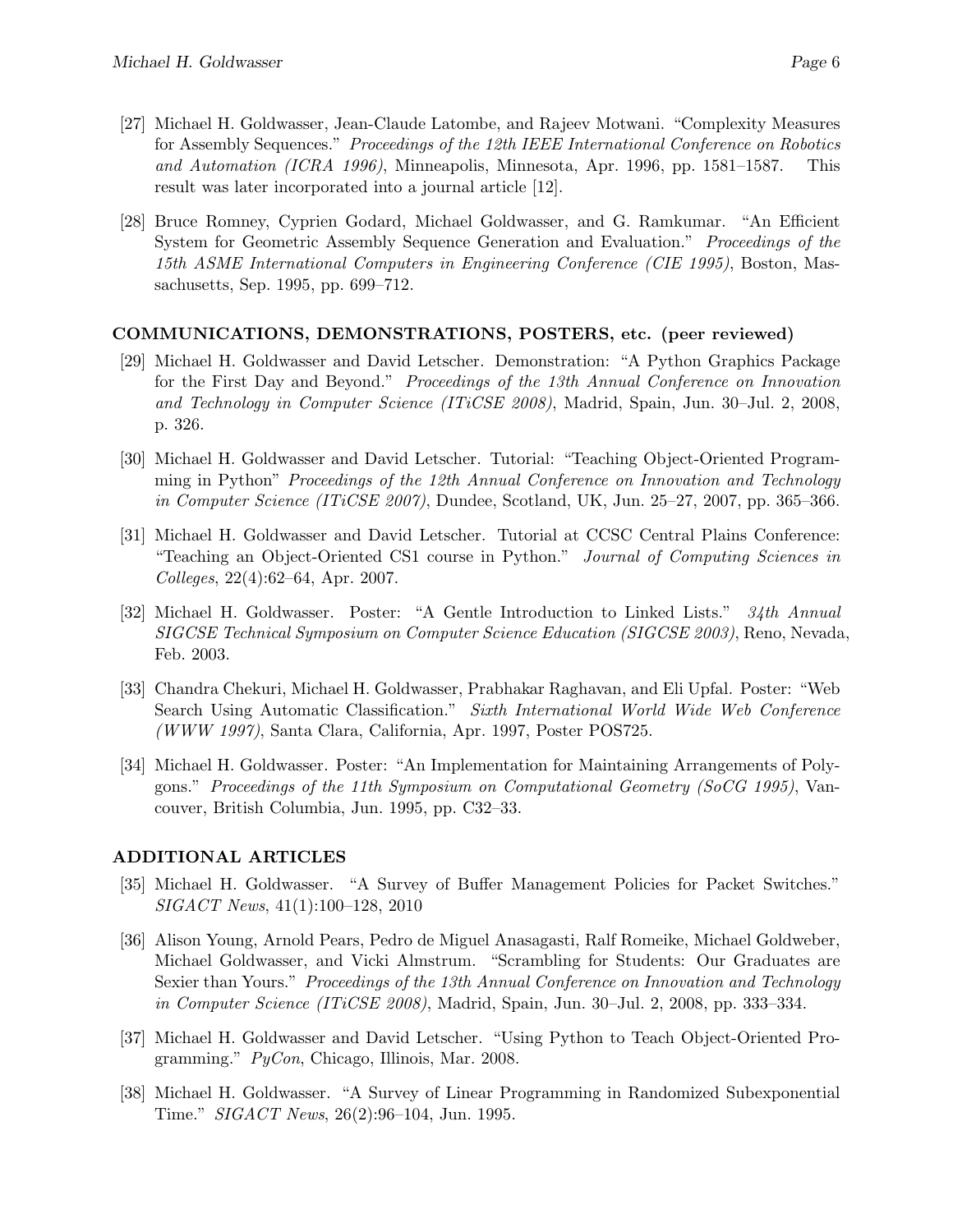#### DISTRIBUTED SOFTWARE PACKAGES

- [39] cs1graphics is an object-oriented Python graphics module specifically designed for pedagogical use (see [14,29]). Available at http://www.cs1graphics.org.
- [40] hteams is a C program used for sequence analysis for bioinformatics (see [8,20]). Available at http://cs.slu.edu/~goldwasser/homologyteams.
- [41] Gentle Introduction to Linked Lists is a Java applet which provides an interactive activity for students, used in exploring and reinforcing conceptual material (see [32]). Available at http://cs.slu.edu/~goldwasser/demos/linked.
- [42] autograde is a Perl script which automates the execution of student programs on various test inputs provided by the instructor and other students (see [23]). The script is designed for use on a Unix/Linux system. Available at http://cs.slu.edu/~goldwasser/autograde.
- [43] arrange is a package for partially dynamic maintenance of arrangements of polygons on the sphere, with point location (see [34]). It also handles lines and line segments, as well as arrangements in the plane. It is included in the Stony Brook Algorithm Repository, where it is given a rating 9 of 10, and it is included in Nina Amenta's Directory of Computational Geometry Software. Available at http://cs.slu.edu/~goldwasser/arrange.

#### PRESENTATIONS AT PROFESSIONAL MEETINGS

| • Midwest Bioinformatics Conference - Columbia, Missouri                                                                                       | 12 April 2018             |
|------------------------------------------------------------------------------------------------------------------------------------------------|---------------------------|
| Panelist                                                                                                                                       |                           |
| • SIGCSE - Denver, Colorado                                                                                                                    | March 2013                |
| Poster: Interactive Exploration of Huffman Coding.                                                                                             |                           |
| • Lambda Lounge - St. Louis, Missouri                                                                                                          | 2 September 2010          |
| Invited Speaker: Picking a Language for Teaching CS1                                                                                           |                           |
| • SWAT – Bergen, Norway                                                                                                                        | 23 June 2010              |
| Paper: Dispatching Equal-length Jobs to Parallel Machines to Maximize Throughput                                                               |                           |
| $\bullet$ PyCon – Chicago, Illinois                                                                                                            | $26$ March $2009$         |
| Tutorial: Introduction to Object-Oriented Programming                                                                                          |                           |
| • $SIGCSE - Chattanooga, Tennessee$                                                                                                            | $6$ March $2009$          |
| Paper: A Graphics Package for the First Day and Beyond                                                                                         |                           |
| • ITiCSE – Madrid, Spain                                                                                                                       | $30$ June $/ 1$ July 2008 |
| Paper: Teaching an Object-Oriented $CS1 - with$ Python.                                                                                        |                           |
| Demonstration: A Python Graphics Package for the First Day and Beyond.<br>Panel: Scrambling for Students: Our Graduates are Sexier than Yours. |                           |
| • OOPSLA, Educators' Symposium - Montreal, Quebec, Canada                                                                                      | 22 October 2007           |
| Paper: Teaching Strategies for Reinforcing Structural Recursion with Lists                                                                     |                           |
| Demonstration: A Graphics Package for the First Day and Beyond                                                                                 |                           |
| • $SIGCSE - Convington, Kentucky$                                                                                                              | 9 March 2007              |
| 3-hour Workshop: Teaching Object-Oriented Programming in Python                                                                                |                           |
| • $MAPSP - Siena, Italy$                                                                                                                       | 9 June 2005               |
| Paper: The Effect of Patience and Restarts for the Online Scheduling of Equal-<br>Length Jobs.                                                 |                           |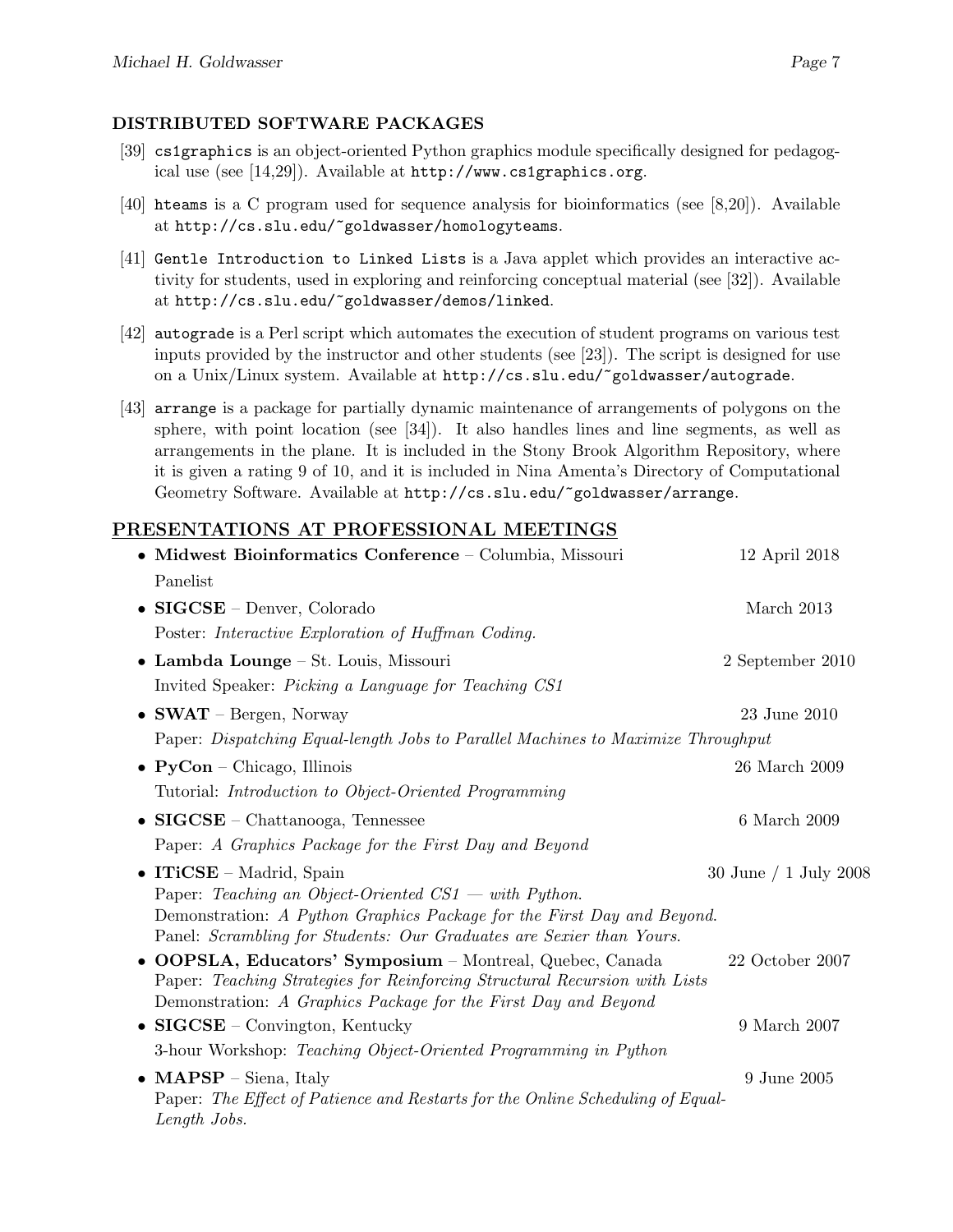| • RECOMB $-$ San Diego, CA<br>Paper: Identifying Conserved Gene Clusters in the Presence of<br>Orthologous Groups.                                          | 30 March 2004                         |
|-------------------------------------------------------------------------------------------------------------------------------------------------------------|---------------------------------------|
| • Midwest Theory Day – Chicago, IL<br>Paper: Linear-time Algorithms for Computing maximum-density<br>Sequence Segments with Bioinformatics Applications.    | 7 December 2002                       |
| $\bullet$ SODA – Baltimore, MD<br>Paper: Patience is a Virtue: the Effect of Slack on Competitiveness<br>for admission control.                             | 18 January 1999                       |
| • CGC Workshop on Computational Geometry - Baltimore, MD<br>Paper: Intractability of Assembly Sequencing, AND/OR Scheduling, and Re-<br>moving a unit Disk. | 11 October 1996                       |
| $\bullet$ <b>ICRA</b> – Minneapolis, MN                                                                                                                     | 25 April 1996                         |
| Paper: Complexity Measures for Assembly Sequences.                                                                                                          |                                       |
| • $SocG - Vancouver$ , British Columbia                                                                                                                     | $5\text{--}7$ June 1995               |
| Poster: An Implementation for Maintaining Arrangements of Polygons.                                                                                         |                                       |
| <b>COURSES TAUGHT</b>                                                                                                                                       |                                       |
| • Saint Louis University                                                                                                                                    | $2003$ -present                       |
| CSCI 1010: Introduction to Computer Science: Principles                                                                                                     | $(4 \times)$                          |
| CSCI 1020: Introduction to Computer Science: Bioinformatics                                                                                                 | $(2 \times)$                          |
| CSCI 1050: Introduction to Computer Science: Multimedia                                                                                                     | $(2 \times)$                          |
| CSCI 1060: Introduction to Computer Science: Scientific Programming                                                                                         | $(1 \text{ time})$                    |
| CSCI 1300: Introduction to Object Oriented Programming (4 credits)                                                                                          | $(10 \times)$                         |
| CSCI 1890: Object-Oriented Practicum (1 credit)<br>CSCI 2100: Data Structures (4 credits)                                                                   | $(10 \text{ times})$                  |
|                                                                                                                                                             | $(10 \text{ times})$<br>$(13 \times)$ |
| CSCI 2190: Computational Problem Solving (1 credit)<br>CSCI 2300: Object-Oriented Software Design                                                           | $(2 \times)$                          |
| CSCI 3100: Algorithms                                                                                                                                       | $(6 \times)$                          |
| CSCI 3710: Databases                                                                                                                                        | $(2 \times)$                          |
| CSCI 3760: Artificial Intelligence                                                                                                                          | $(2 \times)$                          |
| $\text{CSCI}$ 4930: Special Topics — Computational Geometry                                                                                                 | $(1 \text{ time})$                    |
| • Loyola University                                                                                                                                         | 1999-2003                             |
| COMP 125: Introductory Programming                                                                                                                          | $(1 \text{ time})$                    |
| COMP 150: Introduction to Computer Science                                                                                                                  | $(4 \times)$                          |
| COMP 271: Structured Programming & Data Structures                                                                                                          | $(4 \times)$                          |
| COMP 363: Design and Analysis of Computer Algorithms                                                                                                        | $(1 \text{ time})$                    |
| COMP 460: Algorithms & Complexity                                                                                                                           | $(1 \text{ time})$                    |
| • Colorado College<br>NS 121: Introduction to Digital Computing                                                                                             | Summer 2002                           |
|                                                                                                                                                             |                                       |
| • Princeton University<br>COS 423: Theory of Algorithms                                                                                                     | Spring 1998                           |
| $COS$ 598f: Advanced Topics in $CS$ — Randomized Algorithms                                                                                                 | Spring 1999                           |
|                                                                                                                                                             |                                       |
| • Stanford University<br>CS 161: Algorithms and Data Structures                                                                                             | Summer 1996                           |
|                                                                                                                                                             |                                       |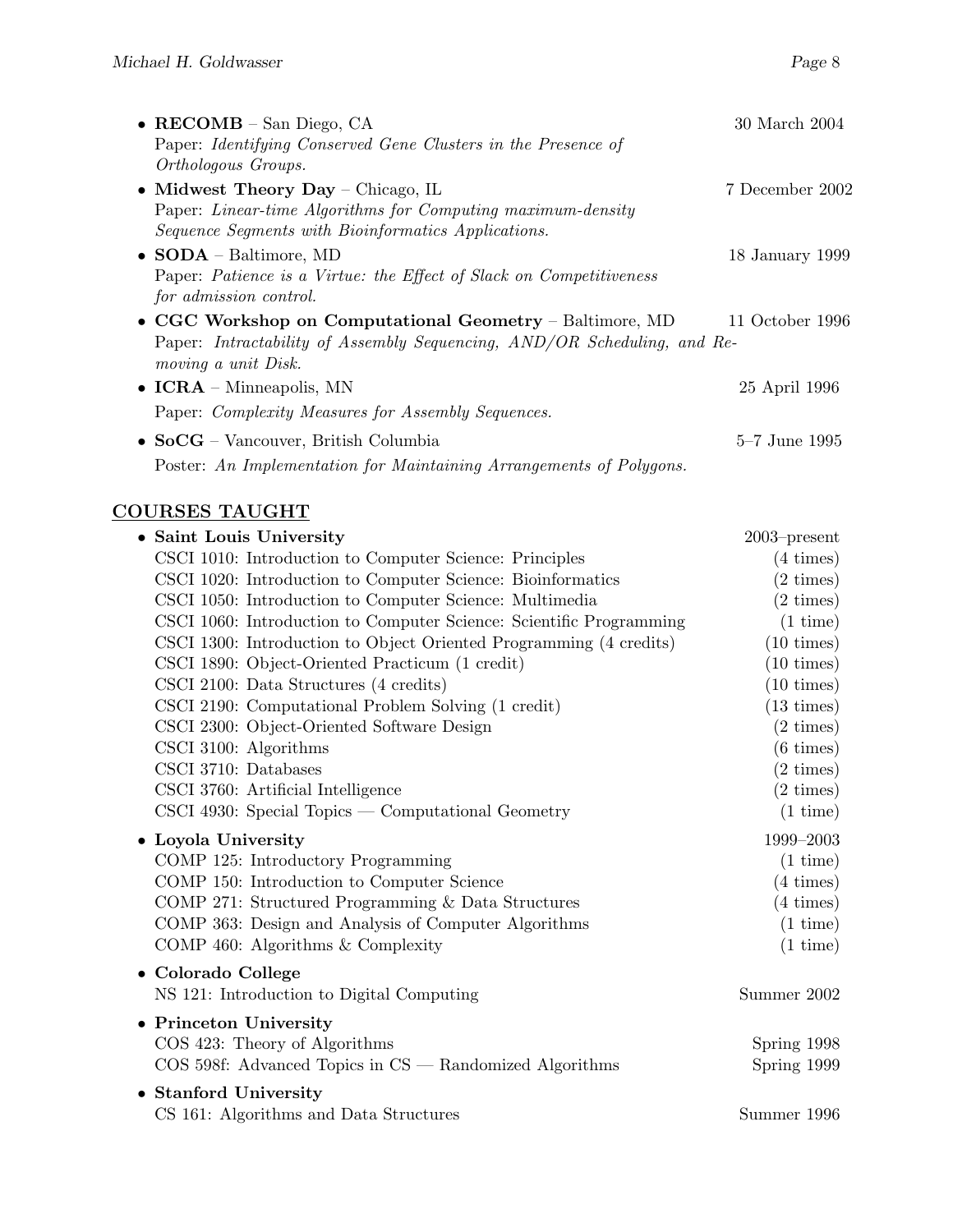### STUDENTS SUPERVISED

| • Eric Adams, Adam Ezelgot, Alex Rapach, BS students, Saint Louis University 2018–2019<br>Capstone Project – Historic St. Louis website                                     |               |
|-----------------------------------------------------------------------------------------------------------------------------------------------------------------------------|---------------|
| • Jake Bernstein, Laurel Button, Emily Ferretti, BS students, Saint Louis University<br>Capstone Project – Digital History: Macelwane Cemetery Project                      | $2017 - 2018$ |
| • Blake Braun, Ryan Murphy, Eric Ramos, BS students, Saint Louis University<br>Capstone Project – Technology Improvements for the SLU Ride Operations                       | $2017 - 2018$ |
| • Alex Lambrecht and Samiksha Mailarpwar, BS students, Saint Louis University<br>Capstone Project – Real-time Mobile Survey of Social Science Research Participants         | $2017 - 2018$ |
| • Alex Lambrecht, BS student, Saint Louis University<br>Independent Study - Algorithms                                                                                      | Spring 2017   |
| • Nicholas Anderson, Joey Gao, Eric Whitman, BS students, Saint Louis University<br>Capstone Project – Virtual Reality Drone Operator                                       | 2017          |
| • Brennan Govreau and Jordan Govreau, BS students, Saint Louis University<br>Capstone Project – Graphical Modeling of Biological Systems in Education                       | 2016          |
| • Matt Meyer and Luke Reichold, BS students, Saint Louis University<br>Capstone Project - Monitoring Patients' Cardiovascular Health via Common<br>Wearable Fitness Devices | AY2015-2016   |
| • Dylan Lawrence, BS student, Saint Louis University<br>Independent Study – Computational Geometry                                                                          | Spring 2015   |
| • Nick Lewchenko, BS student, Saint Louis University<br>Capstone Project – Educational Animations and Interactives in HTML5/JavaScript                                      | AY2014-2015   |
| • Andrew Wiltz, BS student, Saint Louis University<br>Capstone Project – The Game Theory of Machine Scheduling                                                              | Spring 2014   |
| • Chris Porter, BA student, Saint Louis University<br>Capstone Project – cs1graphics: A Case Study in Multithreaded Programming                                             | AY2013-2014   |
| • Michael Wagner, BS student, Saint Louis University<br>Capstone Project – Exploring a Data Set with Derived Formulas                                                       | AY2012-2013   |
| • Michael Schade and Xinnian Zheng, BS students, Saint Louis University<br>Independent Study – Computational Geometry                                                       | Fall 2011     |
| • Cory Lampkin, BS student, Saint Louis University<br>Capstone Project - Online Survey Software                                                                             | Fall 2011     |
| • Rebecca Asbury, BA student, Saint Louis University<br>Capstone Project – Improved E-Prime Scripting Environment                                                           | Spring 2011   |
| • Peter Zylka, BS student, Saint Louis University<br>Capstone Project - Analysis of Algorithms Using Game Theory                                                            | Spring 2011   |
| • Ian Schillebeeckx, BS student, Saint Louis University<br>Capstone Project – Stock Prediction with Neural Networks                                                         | Fall 2010     |
| • Mary Ezzelgot, BS student, Saint Louis University<br>Capstone Project – $e$ -Commerce for a Building Supply Company                                                       | Fall 2010     |
| • Sam Jantz, BS student, Saint Louis University                                                                                                                             | Spring 2010   |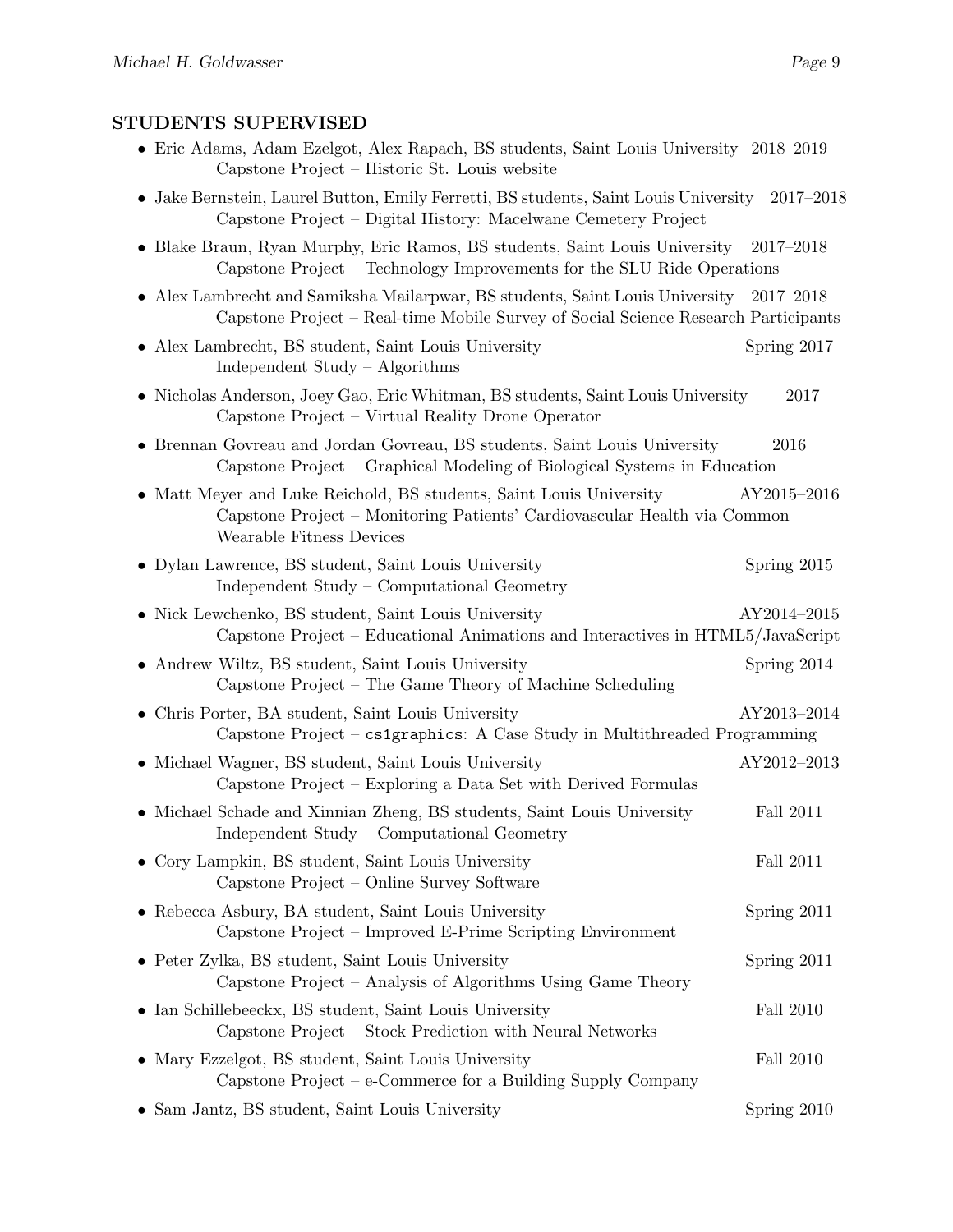| Capstone Project – Evaluating Speech Recognition Systems                                                                                                                                         |                                |
|--------------------------------------------------------------------------------------------------------------------------------------------------------------------------------------------------|--------------------------------|
| • Charlie Andrus, BS student, Saint Louis University<br>Capstone Project – iPhone Support for Medical Applications                                                                               | Spring 2009                    |
| Ananth Mohan, BA student, Saint Louis University<br>$\bullet$<br>Capstone Project – Recursion Visualizer                                                                                         | <b>Fall 2008</b>               |
| • Elvis Hsin-Hui Wu, PhD student in IAS program, Saint Louis University Fall 2008 – Fall 2011<br>Secondary Thesis Advisor                                                                        |                                |
| • Matt Dalton, BA student, Saint Louis University<br>Senior Design Project - Graphical Huffman Coder                                                                                             | Spring 2008                    |
| Mark Pedigo, PhD student, Saint Louis University<br>$\bullet$<br>Research Assistant – Maximizing Resource Utilization through Admission Control.<br>Graduate Reading Course – Machine Scheduling | AY2005-2006                    |
| • Joe Malburg, BS student, Saint Louis University<br>Senior Design Project – BBC Movie Scheduler.                                                                                                | Spring 2005                    |
| • Arundhati Bagchi, MA student, Saint Louis University<br>Research Assistant – Maximizing Resource Utilization through Admission Control.<br>Graduate Reading Course - Machine Scheduling        | AY2004-2005                    |
| • Marina Dombrovskaya, BA student, Saint Louis University<br>Independent Study $-$ Algorithms.                                                                                                   | Fall 2004                      |
| • Marshall Margeneau and Matt Chambers, BS students, Saint Louis University Spring 2005<br>Senior Design Project – Student Submission System.                                                    |                                |
| • Feven Atnafu (Research Assistant), BS/MS student, Loyola University<br>Maximizing Resource Utilization through Admission Control.                                                              | Fall 2002–Spring 2003          |
| • Xin He, MS student, Loyola University<br>Independent Study - Algorithms in Bioinformatics.                                                                                                     | Fall 2002                      |
| • Min Wang, MS student, Loyola University<br>Programming Project – Animating an Euler Tour on a Tree.                                                                                            | Summer 2000                    |
| • Boris Kerbikov, BS student, Princeton University<br>Senior Thesis - Admission Control with Immediate Notification; see [10].                                                                   | 1998-1999                      |
| PROFESSIONAL SERVICE                                                                                                                                                                             |                                |
| • Member of Review Panel, National Science Foundation                                                                                                                                            | 2016, 2017                     |
| • Higher Education Representative                                                                                                                                                                |                                |
| AP Computer Science A Standard Setting Panel                                                                                                                                                     | 2016                           |
| International Collegiate Programming Contest (ICPC)                                                                                                                                              |                                |
| Judge, World Finals<br>Regional Chief Judge, Mid-Central Region                                                                                                                                  | $2015 - 2018$<br>$2010 - 2016$ |
| • Reviewer                                                                                                                                                                                       |                                |
| K-12 Aspirations in Computing award<br>sponsored by the National Center for Women $\&$ Information Technology (NCWIT)                                                                            | AY2016-17                      |
| • External Reviewer                                                                                                                                                                              |                                |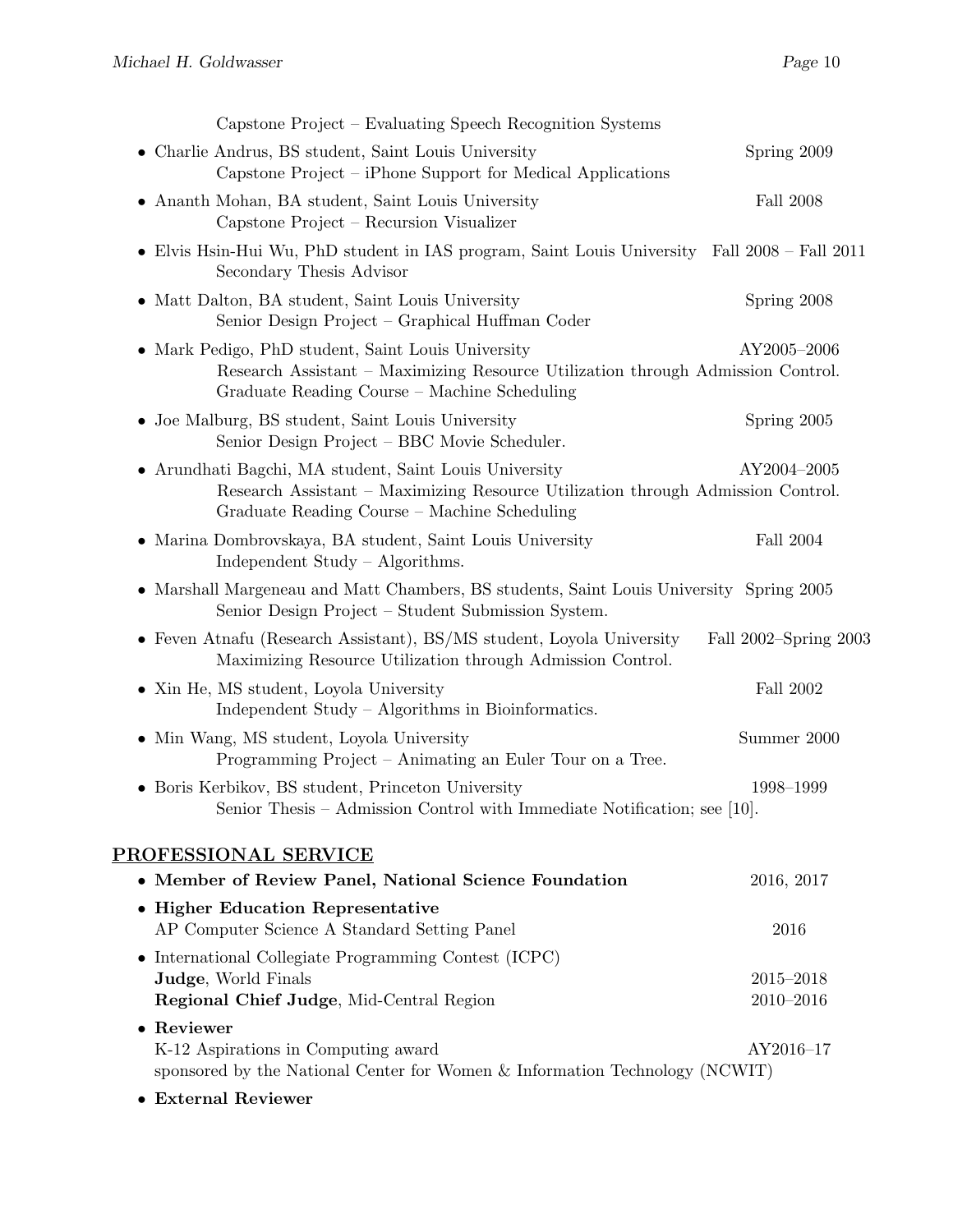| Southern Illinois University–Edwardsville, Graduate Computer Science Program                                                                                   | 2014                         |
|----------------------------------------------------------------------------------------------------------------------------------------------------------------|------------------------------|
| Fontbonne University, Computer Science and Information Science Curricula                                                                                       | 2004                         |
| • Paid Reviewer for textbook proposals and revisions:                                                                                                          |                              |
| <i>Algorithm Design</i> , Kleinberg and Tardos (Addison Wesley)                                                                                                | 2008                         |
| CS0 text, unpublished (Pearson Education)                                                                                                                      | 2005                         |
| Explorations in Computer Science: A Guide to Discovery, Meyer (Jones & Bartlett) 2002                                                                          |                              |
| Introduction to Algorithms, Cormen, Leiserson, Rivest, Stein (McGraw Hill)                                                                                     | 1998                         |
| • Birds-of-a-Feather Organizer<br><i>Python in Education</i> , 40th Annual SIGCSE Technical Symposium on<br>Computer Science Education, Chattanooga, Tennessee | 5 March 2009                 |
| • Program Committee Member<br>First International Conf. on Algorithmic Applications in Management (AAIM)                                                       | 2005                         |
| • Session Chair<br>35th Annual SIGCSE Technical Symposium on Computer Science Education,<br>St. Louis, Missouri                                                | Feb. 2005                    |
| • Sixth DIMACS Implementation Challenge on Near-Neighbor Searches<br><b>Challenge Coordinator</b> and Steering Committee member<br>Workshop Coordinator        | 1998–2000<br>15 January 1999 |
|                                                                                                                                                                |                              |

• Referee of technical papers for:

ACM Journal on Educational Resources in Computing (1), ACM Symposium on Computational Geometry (2), ACM/SIAM Symposium on Discrete Algorithms (5), ACM Symposium on Parallelism in Algorithms and Architectures (1), ACM Symposium on Solid Modeling and Applications (1), ACM Symposium on the Theory of Computation (7), SIAM Journal on Discrete Mathematics (1), Algorithmica (9), Asian Computing Science Conference (1), ASME J. of Manufacturing Sciences and Engineering (1), Computers & Industrial Engineering (1), Euro-Par (1), European Symposium on Algorithms (2), IEEE Infocom (1), IEEE Transactions on Computational Biology and Bioinformatics (2), IEEE Transactions on Robotics and Automation (2), Information Processing Letters (6), Int. Conf. on Algorithms and Complexity (1), ITiCSE Conference on Innovation and Technology in Computer Science Education (8), J. of ACM (1), J. of Algorithms (1), J. of Scheduling (4), Latin American Symposium on Theoretical Informatics (1), SIAM J. of Computing (5), SIGCSE Technical Symposium on Computer Science Education (27), Theoretical Computer Science (1), Theory of Computing (1).

#### UNIVERSITY SERVICE

| • Saint Louis University                                             |                             |
|----------------------------------------------------------------------|-----------------------------|
| • Chair of Computer Science                                          | Fall $2016$ – present       |
| • Director of Computer Science                                       | Fall $2010$ – Spring $2016$ |
| • Coach for annual ACM-ICPC Programming Contest                      | $2003$ – present            |
| • Reviewer for SLU's Presidents Research Funds Awards                | 2010, 2011, 2016            |
| • Panelist, Advancing Interdisciplinary Research and Teaching at SLU | 30 October 2017             |
| • Reviewer for SLU's Beaumont Faculty Development Fund Awards        | 2010                        |
| • College Marshall at University Commencement                        | 2011                        |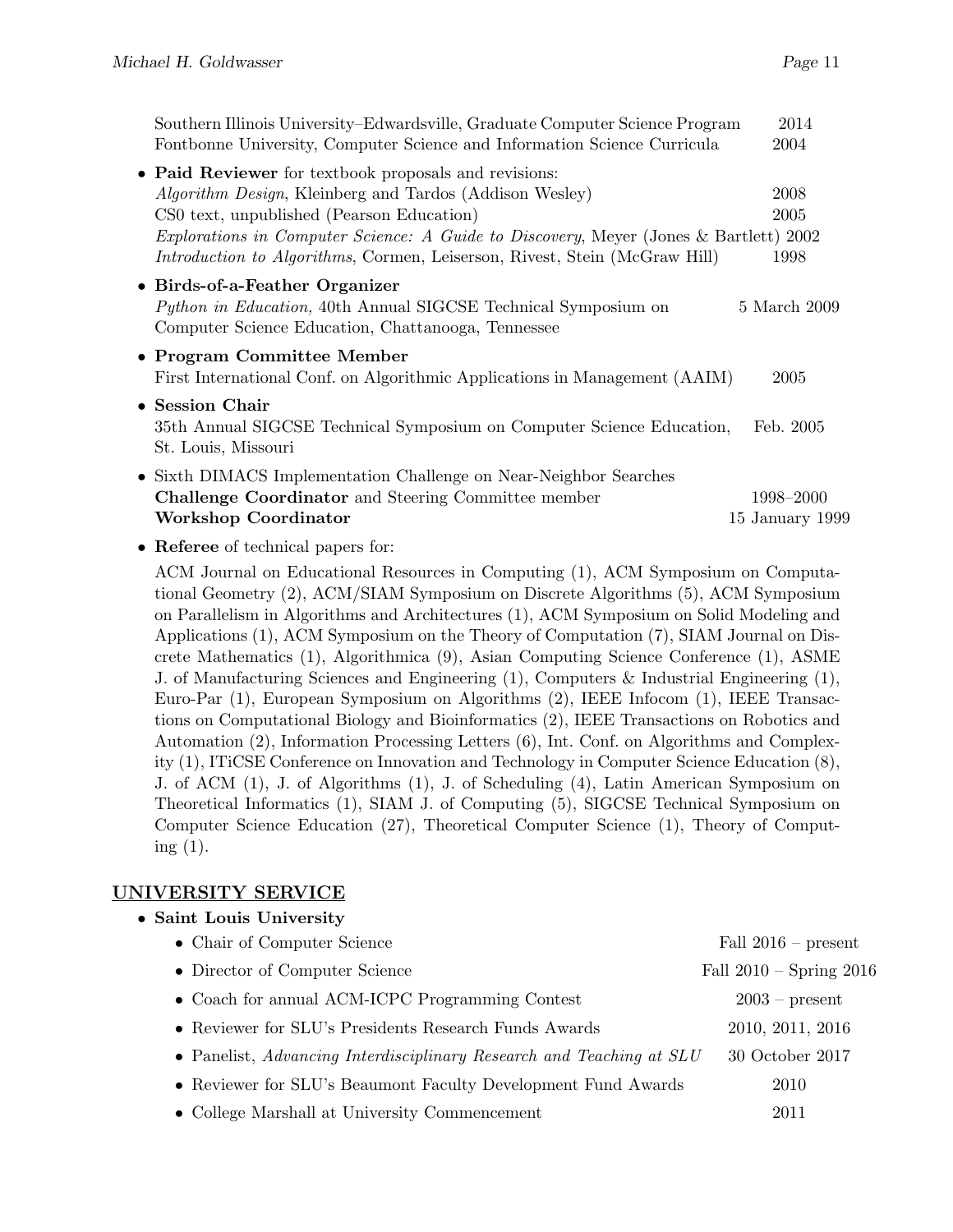| $\bullet$ Committee Membership                                                                    |                                  |
|---------------------------------------------------------------------------------------------------|----------------------------------|
| Search Committee for Computer Science/Bioinformatics Faculty                                      | AY2018-2019                      |
| Science and Engineering Research Council                                                          | $2018\mbox{--} \mathrm{current}$ |
| Chair of Search Committee for Director of School of Engineering                                   | 2018<br>Faculty                  |
| Advisory Committee, Career Services                                                               | $2017$ -current                  |
| Search Committee for Computer Science Faculty                                                     | AY2017-2018                      |
| 1818 Computer Science Liaison<br>$2017 - 2019$<br>$A \& S \; Faculty \; Council,$ natural science |                                  |
| $2017 - 2018$<br><i>Research Technology</i> $\&$ Computing ad hoc working<br>chair representative |                                  |
| group                                                                                             | 2017                             |
| College Faculty Mentoring & Advising Committee                                                    | AY2014-2015                      |
| Center for Digital Humanities, Advisory Board                                                     | AY2014-2015                      |
| Search Committee for One-year Computer Science Faculty (chair)                                    | AY2014-2015                      |
| Search Committee for Computer Science/Bioinformatics Faculty                                      | AY2014-2015                      |
| College Rank and Tenure Committee                                                                 | $2012 - 2014$                    |
| Masters in Bioinformatics and Computational Biology                                               |                                  |
| Steering Committee                                                                                | $2014$ -present                  |
| Ad Hoc Development Committee (Chair)                                                              | $2011 - 2014$                    |
| Professional Sciences Masters, ad hoc Development Committee                                       | $2012 - 2014$                    |
| Task Force for Center of Informatics/Computing                                                    | $2011 - 2013$                    |
| Subcommittee on STEM-plus proposal organized by Frost VP                                          | AY2010-2011                      |
| Faculty Council Core Curriculum Committee                                                         | AY2010-2011                      |
| Search Committee for Department Chair                                                             | AY2010-2011                      |
| Search Committee for Computer Science Faculty (chair)                                             | AY2008-2009                      |
| Search Committee for Computer Science Faculty                                                     | AY2007-2008                      |
| Faculty Council Core Curriculum Committee (sabbatical replacement)                                | Fall $2007\,$                    |
| Search Committee for Computer Science Faculty (chair)                                             | AY2006-2007                      |
| Search Committee for Computer Science Faculty (chair)                                             | AY2004-2005                      |
| Search Committee for Electrical and Computer Engineering Faculty                                  | AY2004-2005                      |
| Task Force on Email organized by the Vice President for ITS                                       | $\mathrm{AY2004}\text{--}2005$   |
| Academic Technology Advisory Committee (College representative)                                   | AY2004-2005                      |
| Computer Science Curriculum Committee (ad hoc member)                                             | $2003$ -present                  |
| • Loyola University Chicago                                                                       |                                  |
| • Undergraduate Program Director for Computer Science.                                            | AY2000-2002                      |
| $\bullet$ Committee Membership,                                                                   |                                  |
| Computer Science Curriculum                                                                       | AY2002-2003                      |

| Compater Science Carricatum                          | $A$ L $\angle$ COU $\angle$ $\angle$ COUD |
|------------------------------------------------------|-------------------------------------------|
| Undergraduate Computer Science Curriculum (chair)    | AY2000-2002                               |
| Undergraduate Computer Science Curriculum            | AY1999-2000                               |
| Academic Council of the College of Arts and Sciences |                                           |
| Computer Science representative                      | AY2001-2003                               |
| Curriculum Committee                                 | AY2002-2003                               |
| Search Committee for Chair of Computer Science       | AY2001-2002                               |
| Search Committee for Chair of Computer Science       | AY2000-2001                               |
| Finnegan-Rammler Scholarship Selection               | 2001, 2002, 2003                          |
|                                                      |                                           |

• Academic Advisor, summer orientation for incoming CAS Freshmen 2001